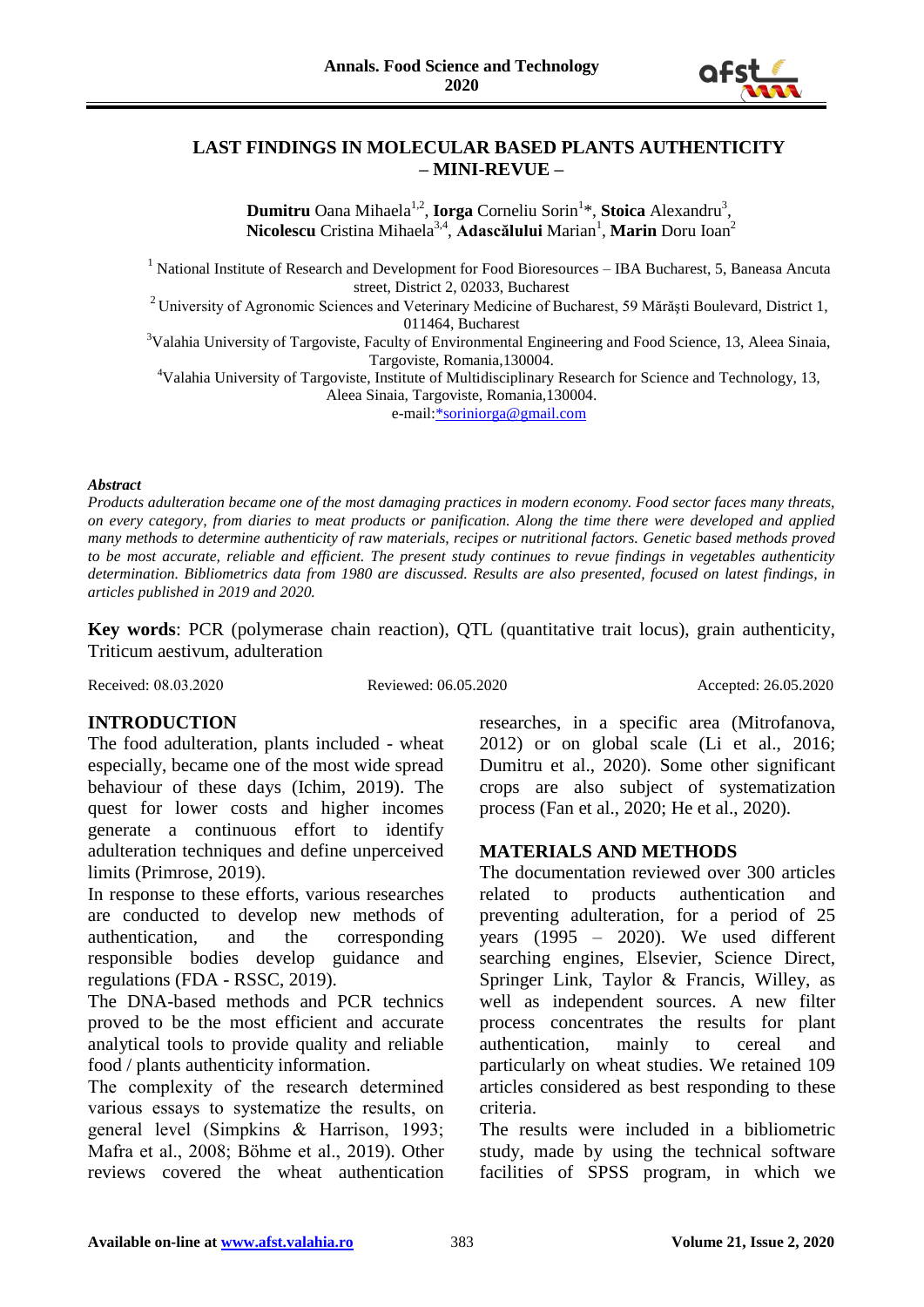

identified authors, institutions involved, main countries sponsoring these studies and the time progression of these studies. Finally, we decided to detail the review focusing the latest findings, published in 2019 and 2020.

# **RESULTS AND DISCUSSION** *Bibliometric results*

#### *Authors distribution*

There are 495 authors involved in the studied articles, which indicates a wide scientifical interest. Out of these, 29 authors signed more than 3 presences, 8 of them co-authoring more than 4 articles. All these top authors are located in China (Fig.1).

The reviewed articles have 156 main or correspondent authors and other 444 co-authors (Figure 2a). The calculated mean authors' team size was 5.46 (Figure 2b).



**Figure 1.** Top 8 of most prolific authors



**Figure 2.** Authoring structure of studied publications: **2a.** Distribution main authors (first and corresponding) *versus* co-authors; **2b.** Authors' team sizes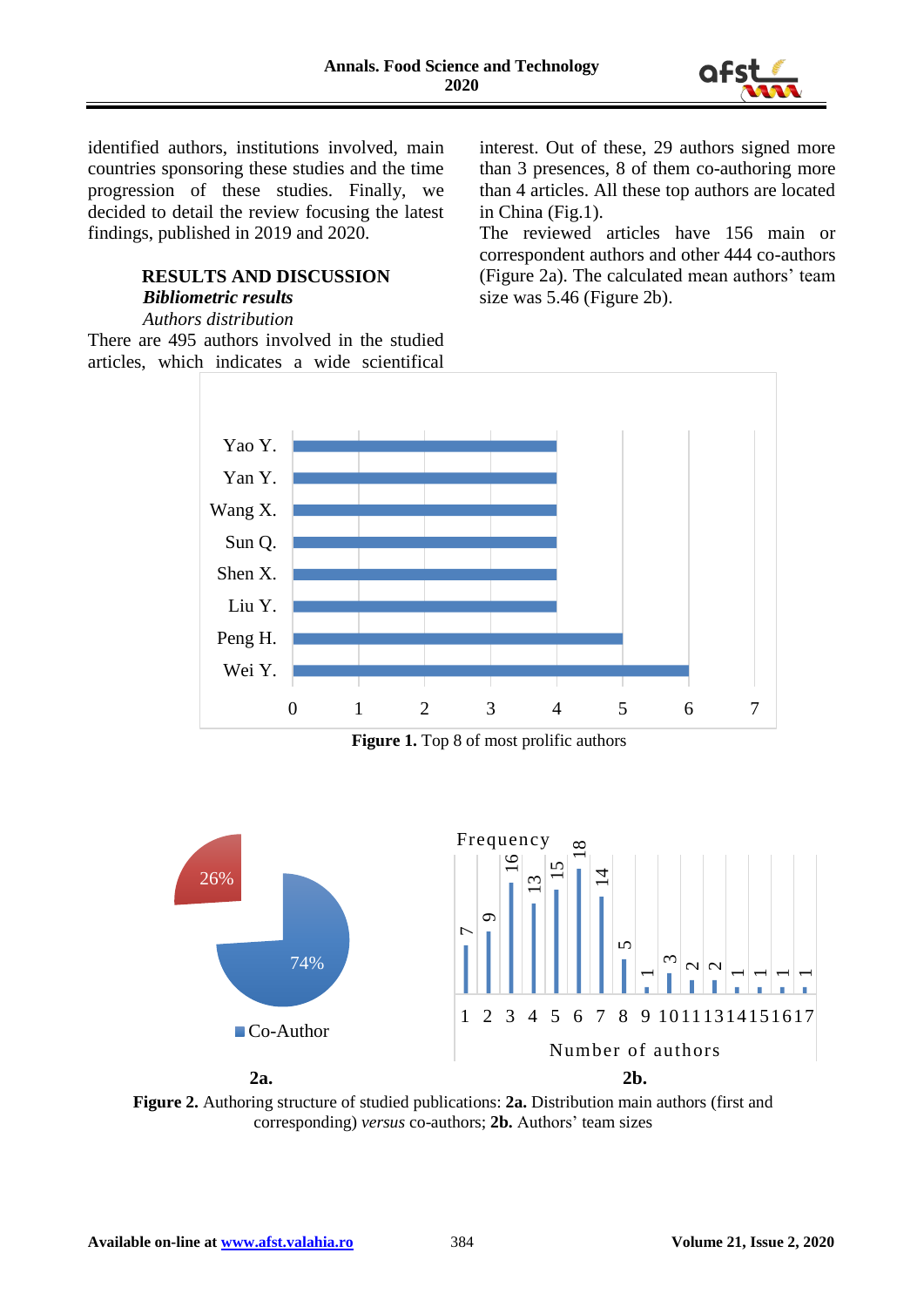

| #              | <b>Institute</b>                                                                                                                                                                                                                                             | <b>Frequency</b> |
|----------------|--------------------------------------------------------------------------------------------------------------------------------------------------------------------------------------------------------------------------------------------------------------|------------------|
| $\mathbf{1}$   | Institute of Cytology and Genetics, Novosibirsk                                                                                                                                                                                                              | 3                |
| $\overline{2}$ | Center for Agricultural Resources Research, Institute of Genetics and<br>Developmental Biology, Chinese Academy of Sciences, Hebei                                                                                                                           | $\overline{2}$   |
| 3              | College of Biological Sciences, China Agricultural University, Beijing                                                                                                                                                                                       |                  |
| $\overline{4}$ | College of Life Science, Capital Normal University, Beijing                                                                                                                                                                                                  |                  |
| 5              | Hubei Collaborative Innovation Center for Grain Industry, Jingzhou                                                                                                                                                                                           | $\overline{2}$   |
| 6              | International Maize and Wheat Improvement Center (CIMMYT), Mexico                                                                                                                                                                                            |                  |
| $\overline{7}$ | Plant Breeding Institute, University of Sydney                                                                                                                                                                                                               |                  |
| 8              | Proteomics Unit, Maimonides Institute for Biomedical Research (IMIBIC),<br>E-14004 Córdoba                                                                                                                                                                   |                  |
| 9              | State Key Laboratory for Agrobiotechnology/Key Laboratory of Crop<br>Heterosis and Utilization, Ministry of Education/Beijing Key Laboratory<br>of Crop Genetic Improvement/College of Agronomy and Biotechnology,<br>China Agricultural University, Beijing |                  |
| 10             | Triticeae Research Institute, Sichuan Agricultural University, Wenjiang,<br>Chengdu                                                                                                                                                                          | $\overline{2}$   |

|  | Table 1. Top 10 institutions hosting wheat authenticity researches |  |  |  |
|--|--------------------------------------------------------------------|--|--|--|
|--|--------------------------------------------------------------------|--|--|--|

The authors' affiliation indicates 203 institutions that hosted researches on wheat authenticity and adulteration prevention in the studied period. 10 of them are mentioned in 2 or more articles (Table 1).



**Figure 3**. Articles *vs.* institutional cooperation structure (1, 2, 3, 4 or 5 institution/s that cooperated per article)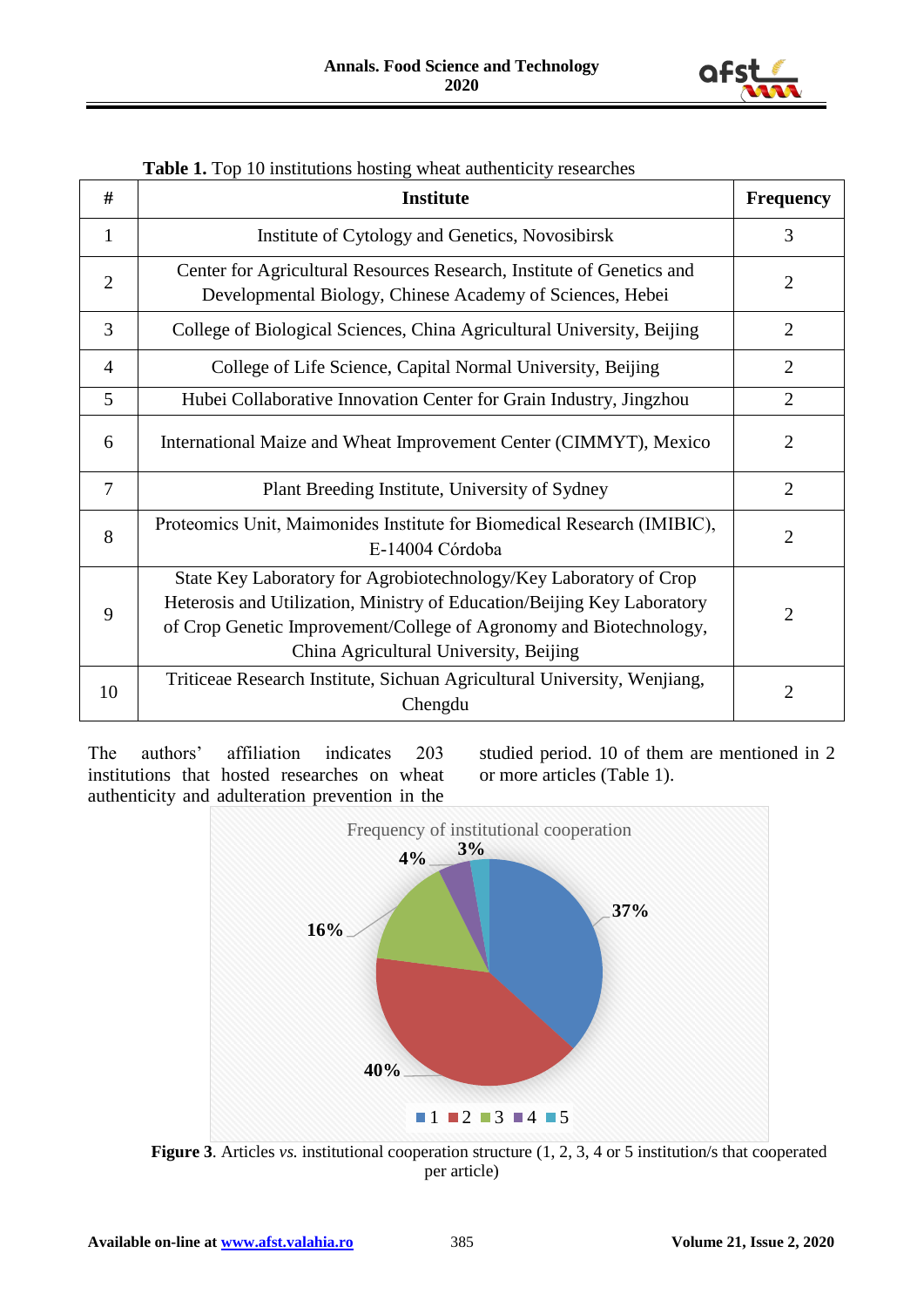

The institutional cooperative structure of the articles indicates a mean of 1.96 institutions (Figure 3).

The *geographical structure* of research institutions involved indicates a number of 33 countries, with a total of 192 presences. Out of these, 20 countries have at least 2 presences and the first six most present countries represent 20 % of the total (120 presences). China is significantly leading the top-ten countries (51 presences) in the studied period, as may be observed in Table 2.

The level of *international cooperation* reveals that 78.9 % of the published articles are results of national research efforts. There are 22 articles resulted from 2 countries consortiums and 1 from 3 countries consortium. The mean is 1.22 (Figure 4).

| <b>Table 2.</b> Top ten most present countries in research activity related to wheat |  |
|--------------------------------------------------------------------------------------|--|
| authentication subjects, in the studied period                                       |  |

|      | ◡          |                                 |
|------|------------|---------------------------------|
| Rank | Country    | Number of articles<br>published |
|      | China      | 51                              |
| 2    | Italy      | 19                              |
| 3    | India      | 14                              |
|      | <b>USA</b> | 13                              |
| 5    | Spain      | 12                              |
| 6    | Australia  | 11                              |
|      | Germany    | 8                               |
| 8    | UK         | 8                               |
| 9    | Iran       | 6                               |
|      | Russia     | 6                               |



**Figure 4.** Articles international cooperation structure distribution (1, 2 or 3 countries involved in corresponding research team)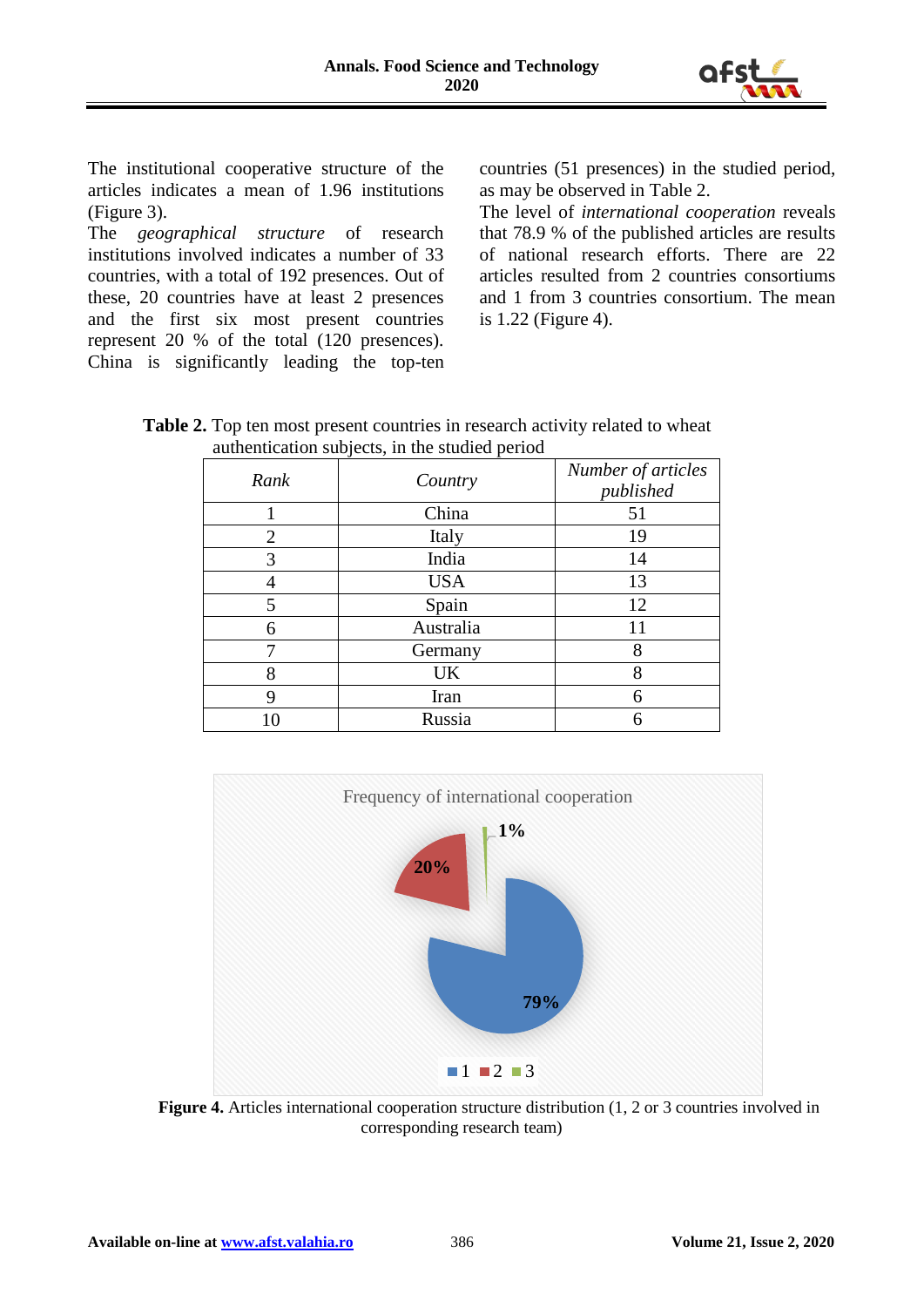



**Figure 5.** Articles distribution in time

## *Time distribution*

The 109 selected articles were published between 1980 to 2020. From 2016 till mid 2020 were published almost 43 of these (39.45 %). The increasing trend was consistent all along this period, starting with 1 article in 1980 to 14 articles in 2019 and 10 articles in the first semester of 2020 (Figure 5).

The present article updates the field review contributions, focused on the latest articles, published in 2019 and 2020.

The globalization of the food chain market generates high level of resources therefore a high interest towards widespread adulteration actions (Ichim, 2019). Usually involve replacement of one valuable ingredient with a cheaper substitute, followed by misdescription of food: non-declaration or false declaration of processes, over-declaration of a quantitative ingredient or false claims (on geographical origin or production method) (Primrose, 2019). A major quest in preventing adulterations is to set an effective methodological frame of operations. FDA Foods Program Regulatory Science Steering Committee of the Food and Drug Administration developed a comprehensive validation of analytical methods, for rice four-way MAGIC population (FDA - RSSC, 2019). 97 % of the genome was covered, with a total of 5934 bins with an average length of 65 kb constructed. DNA

based real-time PCR proves to be a valuable way to quantify virulent agents infecting different plants (Yepuri et al., 2020). The method demonstrates more versatility than protein methods and PCR can be used to screen the presence of several Living Modified Organisms (LMO) traits (Viljoen et al., 2019). Pankajj et al., 2019 determined that relatively stable genotypes may be evaluated at various climatic conditions, for heat tolerance in order to select the ideal plant type for specific agroregions. Genetic methods provide useful insights in understanding the molecular mechanism of tolerance to salinity stress and develop tolerant genotypes of wheat (Mahajan et al., 2020). Qian et al., 2020 analyzed phylogenetic relationship of Methyl-CpGbinding domain (MBD) gene families from Arabidopsis, rice, wheat, and maize. All 14 MBD proteins in maize were categorized into four subclasses. They concluded that results offer a theoretical basis for future experimental research of epigenetic regulation in plants. Bitskinashvili et al., 2019 studied PCR-based detection methods to detect genetically modified (GM) maize. They found that the effectiveness of detections depends on combinations of parameters such as temperature and exposure duration, DNA extraction method, DNA marker and size or location of amplicons.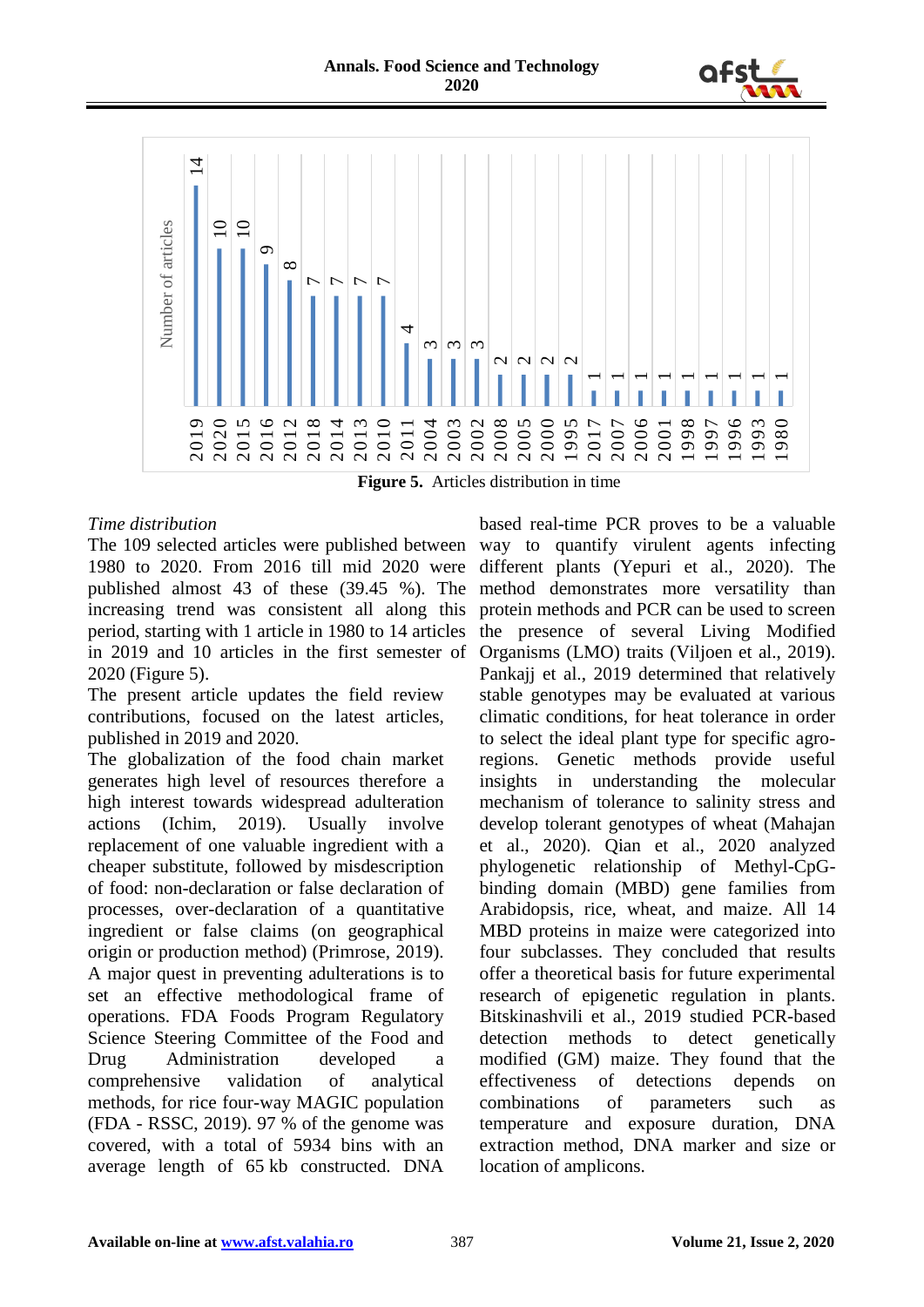

Genetical cluster analysis conducted on aromatic Indonezian rice cultivars. PCA and 2D scatter diagram indicate four major groups (Sholehah et al., 2019). Data concluded for a possibility of genetic proximity based of the physicochemical properties of Indonesian aromatic rice brought a useful information for the parental selection. He et al., 2020, developed an accurate quantification of *Colletotrichum camelliae* pathogen growth in tea. Mapping quantitative trait locus (QTL) in chromosome 4AL in *Triticum aestivum* was proved to maximize the grain yield for breeders (Guan et al., 2020; Tao et al., 2019). The physical position related to PCR-based markers was systematically characterized by Zhao et al., 2019. The BLAST analysis confirmed positions in accordance with those of nullisomic/aneuploidy/linkage analysis for 96.2 % markers. Results facilitated the integration of physical and genetic information of molecular markers. Wang et al., 2020 revealed the influence of nitrogen content fluctuation in alteration of thousands of genes expression which profoundly affect the root growth. They demonstrated that many genes are involved in N-response modulation through Alternative Splicing mechanism. Lin et al., 2020, identified and validate two stable grain filling rate QTL in wheat, that influence several traits related to yield. The results facilitate molecular-marker selection of wheat, with significant contribution to yield improvement. Similar study was conducted by Guan et al., 2019, to provide a basis for map-based cloning of the major QTL in thousand-grain weight in wheat. Zhou et al., 2020, identified 5399 lncRNAs transcripts in wheat, using bio-informational analyses. The data enable further investigation into the functions and roles of key candidate lncRNAs participation in different developmental processes of the plants. The PCR method proved to be more sensitive than DNA-based methods to detect possible gluten contamination in processes food. Ahmed et al., 2019 studied the detection limits for determinations DNA markers within mitochondrial DNA were of three primers, for wheat, barley and rye. All the three designed

primers could detect the presence of 0.2 pg wheat, barley, and rye DNA, 10−5 (10 ppm) of wheat, barley, and rye DNA diluted with soya DNA, or 10−5 (10 ppm) of wheat flour mixed within corn flour. Similar higher specificity of q-PCR determination was demonstrated for pasta (Silleti et al., 2019). The assay had a sensitivity of  $0.5-1$  % (w/w) in binary mixtures of durum wheat in einkorn or emmer flour. Hu et al., 2019 used allelic-specific polymerase chain reaction (AS-PCR) method to clone the complete encodes of ten special highmolecular-weight glutenin subunits from *Aegilops longissima L.* They found that at least one genome with superior potential application values for improvement the quality of wheat bread.

# **CONCLUSION**

PCR – based methods proved their superior sensitivity compared to other DNA-based methods. They are effective in preventing adulteration of processed food, as well in helping the yield improvement. The time distribution indicates an increasing trend of studies performed in this domain, their number increased in the last years, as resulted from the bibliometric analyze of the indicated timeframe. Although a widespread interest, recent years showed the Chinese leading role in researches on general plant issues, as well as on wheat area. The continue integration of the food market suggest that the scientifical effort will diversify along the entire food chain links, and for a large variety of products.

## **ACKNOLEDGEMENTS**

We thank Prof. Univ. Dr. Doru Ioan MARIN from USAMV Bucharest for valuable support and technical assistance.

## **REFERENCES**

- [1] Ichim M.C., The DNA-Based Authentication of Commercial Herbal Products Reveals Their Globally Widespread Adulteration, Frontiers in Pharmacology, **2019**, [https://doi.org/10.3389/fphar.2019.01227.](https://doi.org/10.3389/fphar.2019.01227)
- [2] Primrose S.B., Chapter 1: The Role of DNA Analysis in the Determination of Food Authenticity, in DNA Techniques to Verify Food Authenticity: Applications in Food Fraud, DOI: 10.1039/9781788016025-00001, eISBN: 978-1- 78801-602-5, (2019), pp. 1-11.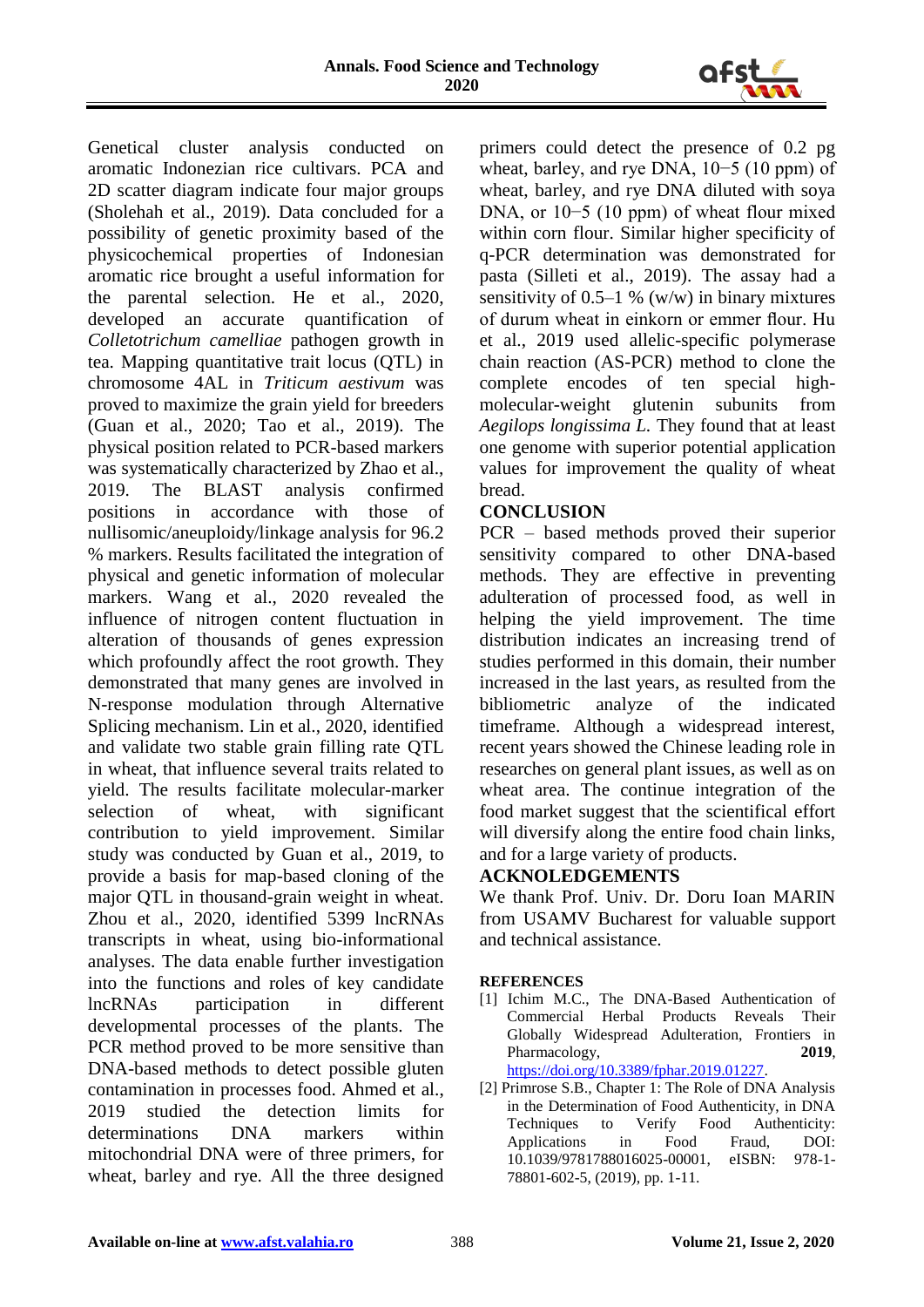

- [3] FDA Foods Program Regulatory Science Steering Committee (RSSC) 2019, Guidelines for the Validation of Analytical Methods for Nucleic Acid Sequence-Based Analysis of Food, Feed, Cosmetics and Veterinary Products , US Food and Drug Administration, Foods Program, 1st Edition, [https://www.fda.gov/media/121751/download.](https://www.fda.gov/media/121751/download)
- [4] Simpkins W., Harrison M., The state of the art in authenticity testing, Trends in Food Science & Technology, **6**, 10 (1995), pp. 321-328.
- [5] Mafra I., Ferreira I, M, P, L, V, O., Beatriz M., Oliveira P, P. , Food authentication by PCR-based methods, European Food Research and Technology, **227**, 3 (2008), pp. 649-665.
- [6] Böhme K., Calo-Mata P., Barros-Velázquez J., Ortea I. 2019, Review of Recent DNA-Based Methods for Main Food Authentication Topics, Journal of Agricultural and Food Chemistry **67** (2019), pp. 3854-3864.
- [7] Mitrofanova O, P. 2012, Wheat Genetic Resources in Russia: Current Status and Pre-breeding Studies, Russian Journal of Genetics Applied Research, **2**, 4 (2012), pp. 277-285.
- [8] Li C., Dong H., Luo D., Xiang Y., Fu X., Recent Developments in Application of Stable Isotope and Multi-element Analysis on Geographical Origin Traceability of Cereal Grains, Food Analytical Methods, **9,** 16 (2016), pp. 1512-1519.
- [9] Dumitru O.M., Iorga C.S., Marin D.I., Research regarding cereal authentication by using efficient methods of analysis. A review, Scientific Bulletin, Series A Agronomy, **LXIII/No.1**, (2019).
- [10] Fan Y., Wang Q., Dong Z., Yin Y., Teixeira De Silva J.A., Yu X., Advances in molecular biology of Paeonia L., Planta **251,** 23 (2020), [https://doi.org/10.1007/s00425-019-03299-9,](https://doi.org/10.1007/s00425-019-03299-9) pp. 1- 47.
- [11] He S., Chen H., Wei Y., An T., Liu S., Development of a DNA-based real-time PCR assay for the quantification of *Colletotrichum camelliae* growth in tea (*Camellia sinensis*), Plant Methods **16** (2020), https://doi.org /10.1186/s13007-020-00564-  $\mathbf{x}$ , pp.17.
- [12] Yepuri V., Jalaji S., Kancharia N., Reddy V.B., Arocklasamy S., Development of genome wide transposable elements based repeat junction markers in Jatropha (*Jatropha curcas* L.), Molecular Biology Reports, (2020), [https://doi.org/10.1007/s11033-](https://doi.org/10.1007/s11033-020-05579-0) [020-05579-0.](https://doi.org/10.1007/s11033-020-05579-0)
- [13] Viljoen C., Agapito-Tenfen S., Abou-Sleymane G., Technical Tools and Guidance for the Detection and Identification of LMOs, (2019), [https://bch.cbd.int/protocol/cpb\\_detection/toolsandg](https://bch.cbd.int/protocol/cpb_detection/toolsandguidance/topic1.shtml) [uidance/topic1.shtml.](https://bch.cbd.int/protocol/cpb_detection/toolsandguidance/topic1.shtml)
- [14] Vasantrao M.J., Pankaj Y.K., Prakash N., Kumar R., Kumar V., Kumar P., Kumar R.J., Characterization of wheat (*Triticum aestivum* L.) genotypes unraveled by molecular markers

considering heat stress, Open Agriculture, **4** (2019), pp. 41–51.

- [15] Mahajan M.M., Goyal E., Singh A.K., Galkwad K., Kanika K., Shedding light on response of *Triticum aestivum* cv. Kharchia Local roots to long‑term salinity stress through transcriptome profiling, Plant Growth Regulation 90 (2020), [https://doi.org/10.1007/s10725-019-00565-4,](https://doi.org/10.1007/s10725-019-00565-4) pp. 369–381.
- [16] Qian Y., Ren Q., Jiang L., Zhang J., Chen C., Chen L., Genome‑wide analysis of maize MBD gene family and expression profiling under abiotic stress treatment at the seedling stage, Plant Biotechnology Reports **14**, (2020), [https://doi.org/10.1007/s11816-](https://doi.org/10.1007/s11816-020-00607-8) [020-00607-8,](https://doi.org/10.1007/s11816-020-00607-8) pp. 323-338.
- [17] Bitskinashvili K., Gabriadze I., Kutateladze T., Vishnepolsky B., Mikeladze D., Datukishvili N., Influence of Heat Processing on DNA Degradation and PCR-Based Detection of Wild-Type and Transgenic Maize, Journal of Food Quality, (2019), [https://doi.org/10.1155/2019/5657640,](https://doi.org/10.1155/2019/5657640) pp. 1-11.
- [18] Sholehah I.M., Restanto D.P., Kim K.-M., Handoyo T. 2020, Diversity, Physicochemical, and Structural Properties of Indonesian Aromatic Rice Cultivars, J. Crop Sci. Biotech. **23**, 2 (2020), DOI No. 10.1007/s12892-019-0370-0, pp. 171 – 180.
- [19] Guan P., Di N., Mu Q., Shen X., Wang Y., Wang X., Yu K., Song W., Chen Y., Zhao Y., Chen X., Zhao A., Mao Y., Guo Y., Xin M., Hu Z., Yao Y., Ni Z., Sun Q., Peng H. Dissection and validation of a QTL cluster linked to Rht‑B1 locus controlling grain weight in common wheat (*Triticum aestivum L.*) using near‑isogenic lines, Theoretical and Applied Genetics,  $(2020)$ , [https://doi.org/10.1007/s00122-020-03622-z.](https://doi.org/10.1007/s00122-020-03622-z)
- [20] Tao Y., Yi X., Lin Y., Wang Z., Wu F., Jiang X., Liu S., Deng M., Ma J., Chen G., Wei Y., Zheng Y., Liu Y. 2019, Quantitative trait locus mapping for panicle exertion length in common wheat using two related recombinant inbred line populations, Euphytica **215**, 104 (2019), [https://doi.org/10.1007/s10681-019-2433-2.](https://doi.org/10.1007/s10681-019-2433-2)
- [21] Zhao C., Sun h., Guan C., Cui J., Zhang Q., Liu M., Zhang M., Guo Q., Hou Y., Xiang M., Ljiang X., Luo X., Han D., Wu Y., Cui F., Physical information of 2705 PCR-based molecular markers and the evaluation of their potential use in wheat, Journal of Genetics 98, 69 (2019), [https://doi.org/10.1007/s12041-019-1114-1.](https://doi.org/10.1007/s12041-019-1114-1)
- [22] Wang Y., Xu J., Ge M., Ning L., Hu M., Zhao H., High-resolution profile of transcriptomes reveals a role of alternative splicing for modulating response to nitrogen in maize, BMC Genomics **21**, 353(2020), [https://doi.org/10.1186/s12864-020-](https://doi.org/10.1186/s12864-020-6769-8) [6769-8.](https://doi.org/10.1186/s12864-020-6769-8)
- [23] Lin Y., Jiang X., Tao Y., Yang X., Wang Z., Wu F., Liu S., Li C., Deng M., Ma J., Chen G., Wei Y., Zheng Y., Liu Y., Identification and validation